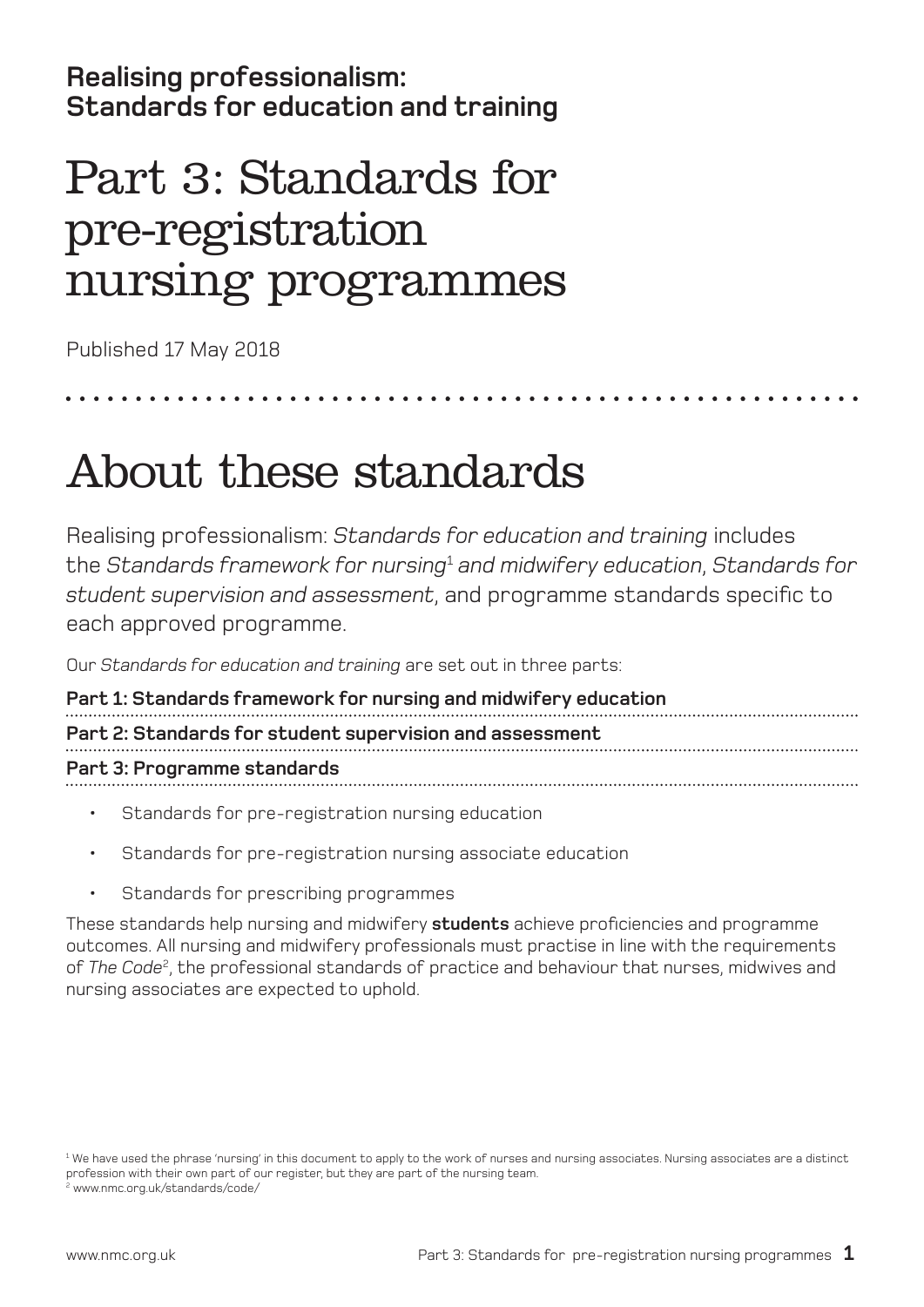# Introduction

Our Standards for pre-registration nursing programmes set out the legal requirements, entry requirements, availability of **recognition of prior learning**, length of programme, methods of assessment and information on the award for all pre-registration nursing education programmes.

Student nurses must successfully complete an NMC approved pre-registration programme in order to meet the *Standards of proficiency for registered nurses* and to be eligible to apply, and be entered onto, the NMC register.

Public safety is central to our standards. Students will be in contact with people throughout their education and it's important that they learn in a safe and effective way.

These programme standards should be read with the NMC's *Standards framework for nursing and midwifery education* and *Standards for student supervision and assessment* which apply to all NMC approved programmes. There must be compliance with all these standards for an education institution to be approved and to run any NMC approved programme.

Education providers structure their educational programmes to comply with our programme standards. They also design their curricula around the published proficiencies for a particular programme and students are assessed against these proficiencies to make sure they are capable of providing safe and effective care. Proficiencies are the knowledge, skills and behaviours that nurses and midwives need in order to practise. We publish standards of proficiency for the nursing and midwifery professions as well as proficiencies for NMC approved post-registration programmes.

Through our **quality assurance** (QA) processes we check that education programmes meet all of our standards regarding the structure and delivery of educational programmes, that the programme outcomes relate to the expected proficiencies for particular qualifications and that the **approved education institutions** (AEIs) and **practice learning partners** are managing risks effectively. Using internal and external intelligence we monitor risks to quality in education and training; this intelligence gathering includes analysis of system regulator reports.

Before any programme can be run, we make sure it meets our standards. We do this through an approvals process, in accordance with our Quality assurance framework.

Overall responsibility for the day-to-day management of the quality of any educational programme lies with an AEI in partnership with practice learning partners.

#### **Legislative framework**

Article 15 $(1)$  of the Nursing and Midwifery Order 2001 ('the Order') $^3$  requires the Council to establish standards for education and training which are necessary to achieve the standards of proficiency for admission to the register, as required by Article 5(2) of the Order. The standards for pre-registration nursing programmes are established under the provision of Article 15(1) of the Order.

3 SI 2002/253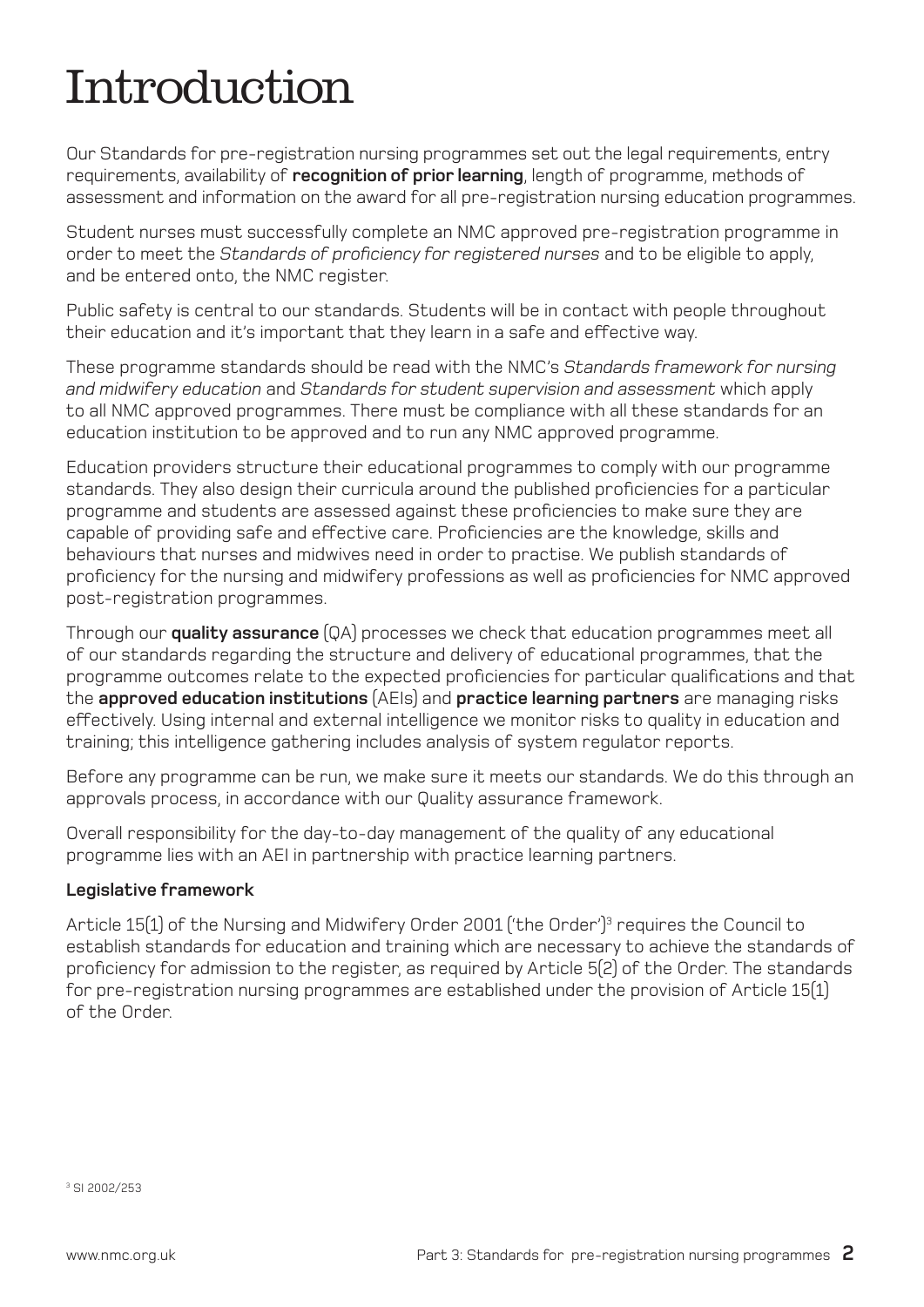# Four fields of nursing practice

In accordance with the Nurses & Midwives (Part and Entries in the Register) Order of Council 2004 (SI 2004/1765), which states that entries in the register are to include a registrant's field of practice, UK students that qualify in a specific field of practice as a level 1 nurse may apply to enter the NMC register as a nurse in one or more of the four fields of nursing practice: adult, children, learning disabilities and mental health.

AEIs and their practice learning partners have ownership and accountability for the development, delivery and management of pre-registration nursing programme curricula. Pre-registration nursing programmes may offer various routes to registration however, all programmes leading to registration must include routes within the programme specific to the relevant fields of nursing practice for which approval is being sought.

The *Standards framework for nursing and midwifery education* and these programme requirements give AEIs in partnership with practice partners the flexibility to design their own curriculum and the autonomy to decide on the proportion of generic and field specific hours provided. In designing curricula for dual award (that is, a programme of study that leads to registration in two fields of nursing practice) the NMC expects the AEI to design and deliver a programme of suitable length that ensures the student is proficient in delivering safe and effective care in both fields of nursing.

Programme curricula must cover the outcomes set out in platforms 1-7 of *Standards of proficiency for registered nurses* and the communication and relationship management skills and nursing procedures set out in the Annexes to that document. All nursing students across all fields of nursing must have the necessary learning supervision and assessment in preparation for professional practice as a registered nurse. The adult nursing field must also include the content and competencies specified in relevant EU legislation.

We believe that involving our service users and members of the public in the planning and delivery of curricula will promote public confidence in the education of future nurses. We encourage the use of supportive evidence and engagement from **people** who have experienced care by adult, children's, learning disabilities or mental health nurses to inform programme design and delivery for all fields of nursing practice.

Nursing students will learn and be assessed in theory, **simulation** and practice environments. AEIs and practice placement partners must ensure that students meet the proficiencies relevant to their anticipated field(s) of nursing practice by the end of the programme. On successful completion of a programme students will be registered by the NMC as qualifying in one or more field of nursing practice.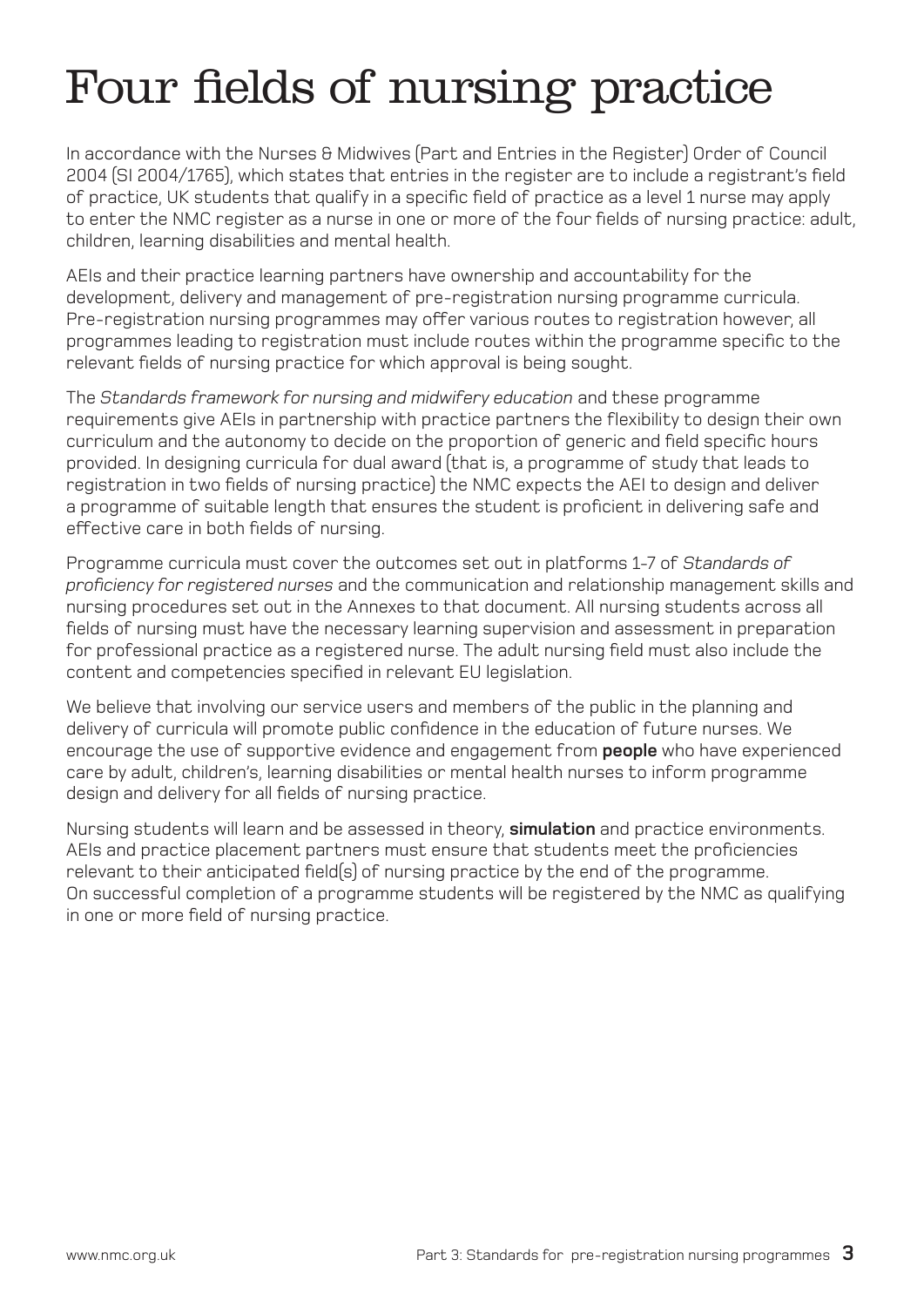# The student journey

Standards for pre-registration nursing programmes follow the student journey and are grouped under the following five headings:

### **1. Selection, admission and progression**

Standards about an applicant's suitability and continued participation in a pre-registration nursing programme

### **2. Curriculum**

Standards for the content, delivery and evaluation of the pre-registration nursing programme

### **3. Practice learning**

Standards specific to pre-registration learning for nurses that takes place in practice settings

### **4. Supervision and assessment**

Standards for safe and effective supervision and assessment for pre-registration nursing programmes

### **5. Qualification to be awarded**

Standards which state the award and information for the NMC register.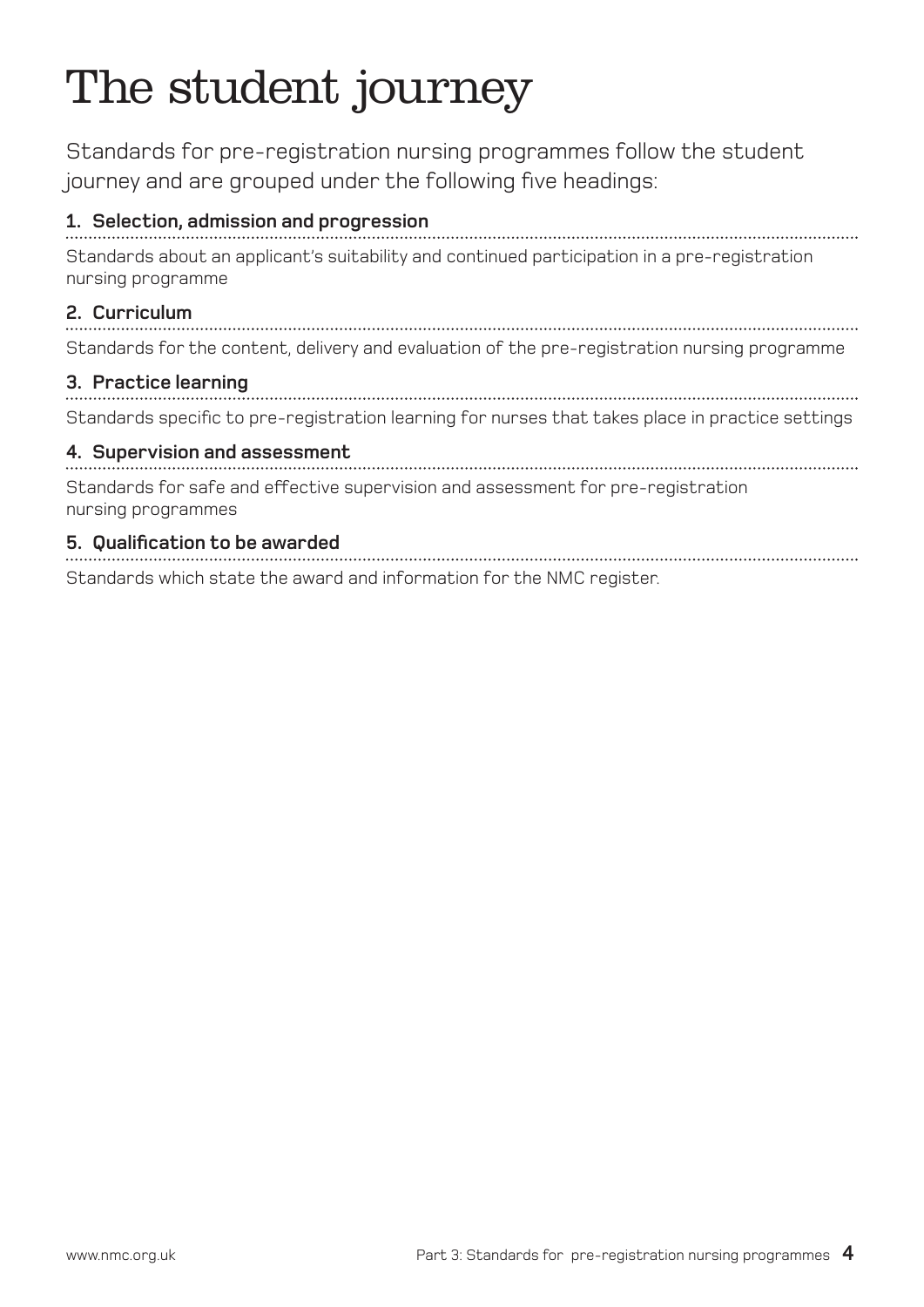### 1 Selection, admission and progression

- 1.1 Confirm on entry to the programme that students:
	- 1.1.1 are suitable for their intended field of nursing practice: adult, mental health, learning disabilities and children's nursing
	- 1.1.2 demonstrate values in accordance with *the Code*
	- 1.1.3 have capability to learn behaviours in accordance with *the Code*
	- 1.1.4 have capability to develop numeracy skills required to meet programme outcomes
	- 1.1.5 can demonstrate proficiency in English language<sup>4</sup>
	- 1.1.6 have capability in literacy to meet programme outcomes
	- 1.1.7 have capability for digital and technological literacy to meet programme outcomes.
- 1.2 ensure students' **health and character** are sufficient to enable safe and effective practice on entering the programme, throughout the programme and when submitting the supporting declaration of health and character in line with the NMC's health and character decision-making quidance<sup>5</sup>. This includes satisfactory occupational health assessment and criminal record checks
- 1.3 ensure students are fully informed of the requirement to declare immediately any cautions or convictions, pending charges<sup>6</sup> or adverse determinations made by other regulators, professional bodies and educational establishments, and that any declarations are dealt with promptly, fairly and lawfully
- 1.4 ensure the registered nurse responsible for directing the educational programme or their designated registered nurse substitute is able to provide supporting declarations of health and character for students who have completed a pre-registration nursing programme<sup>7</sup>
- 1.5 permit recognition of prior learning that is capable of being mapped to the *Standards of proficiency for registered nurses* and programme outcomes, up to a maximum of 50 percent of the programme and comply with Article 31(3) of Directive 2005/36/EC (included in Annexe 1 of this document)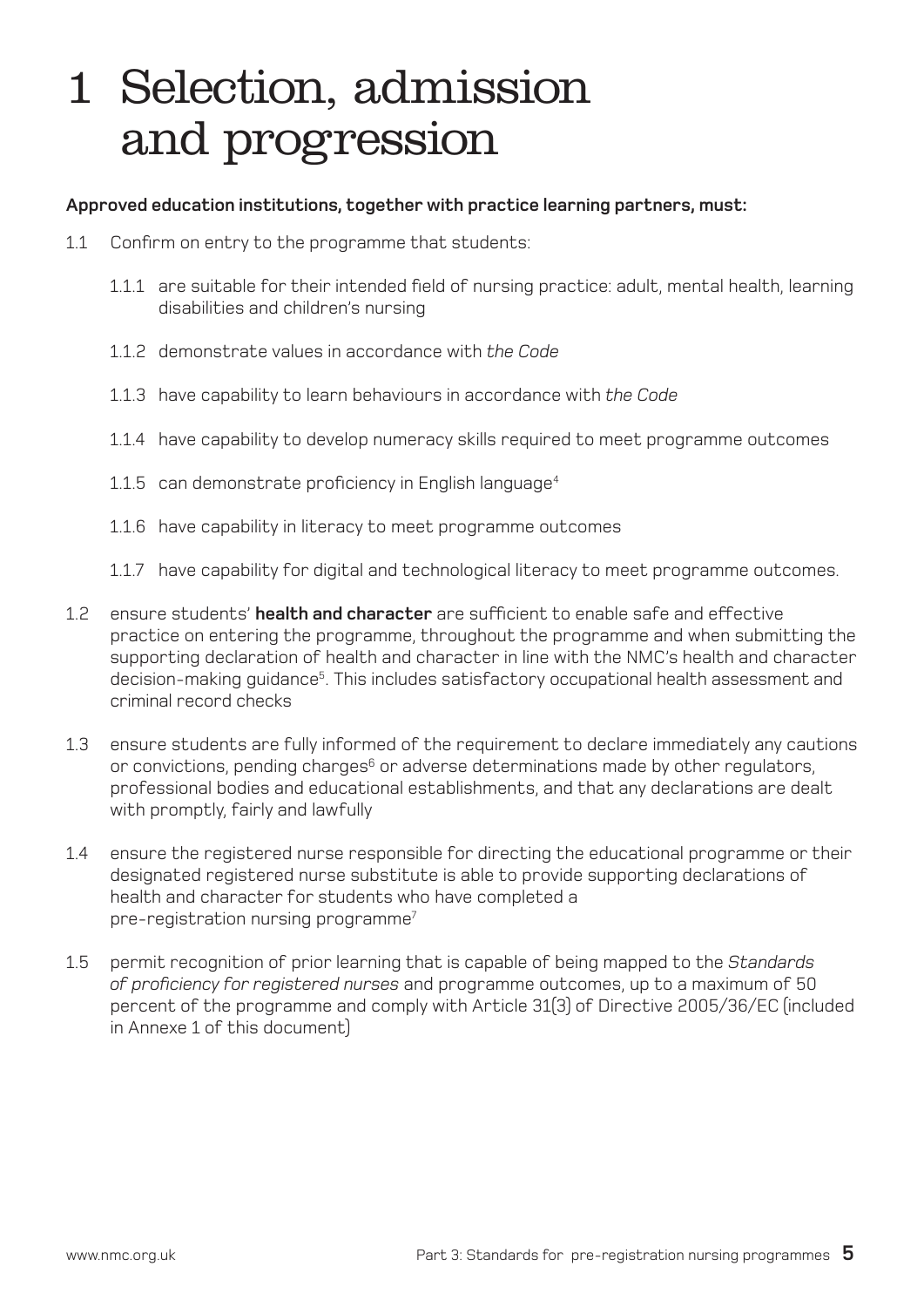- 1.6 for NMC registered nurses permit recognition of prior learning that is capable of being mapped to the *Standards of proficiency for registered nurses* and programme outcomes that may be more than 50 percent of the programme
- 1.7 support students throughout the programme in continuously developing their abilities in numeracy, literacy, digital and technological literacy to meet programme outcomes, and
- 1.8 ensure that all those enrolled on pre-registration nursing programmes are compliant with Article 31(1) of Directive 2005/36/EC regarding general education length as outlined in Annexe 1 of this document.

<sup>4</sup> www.nmc.org.uk/registration/joining-the-register/english-language-requirements

<sup>5</sup> www.nmc.org.uk/globalassets/sitedocuments/registration/character-and-health-decision-making-guidance.pdf

<sup>6</sup> By 'pending charge' we mean police charge pending conclusion of the criminal proceedings in line with the NMC's guidance on health and character.

<sup>7</sup>Rule 6(1)(a)(i) of the Nursing and Midwifery Council (Education, Registration and Registration Appeals) Rules 2004 (SI 2004/1767)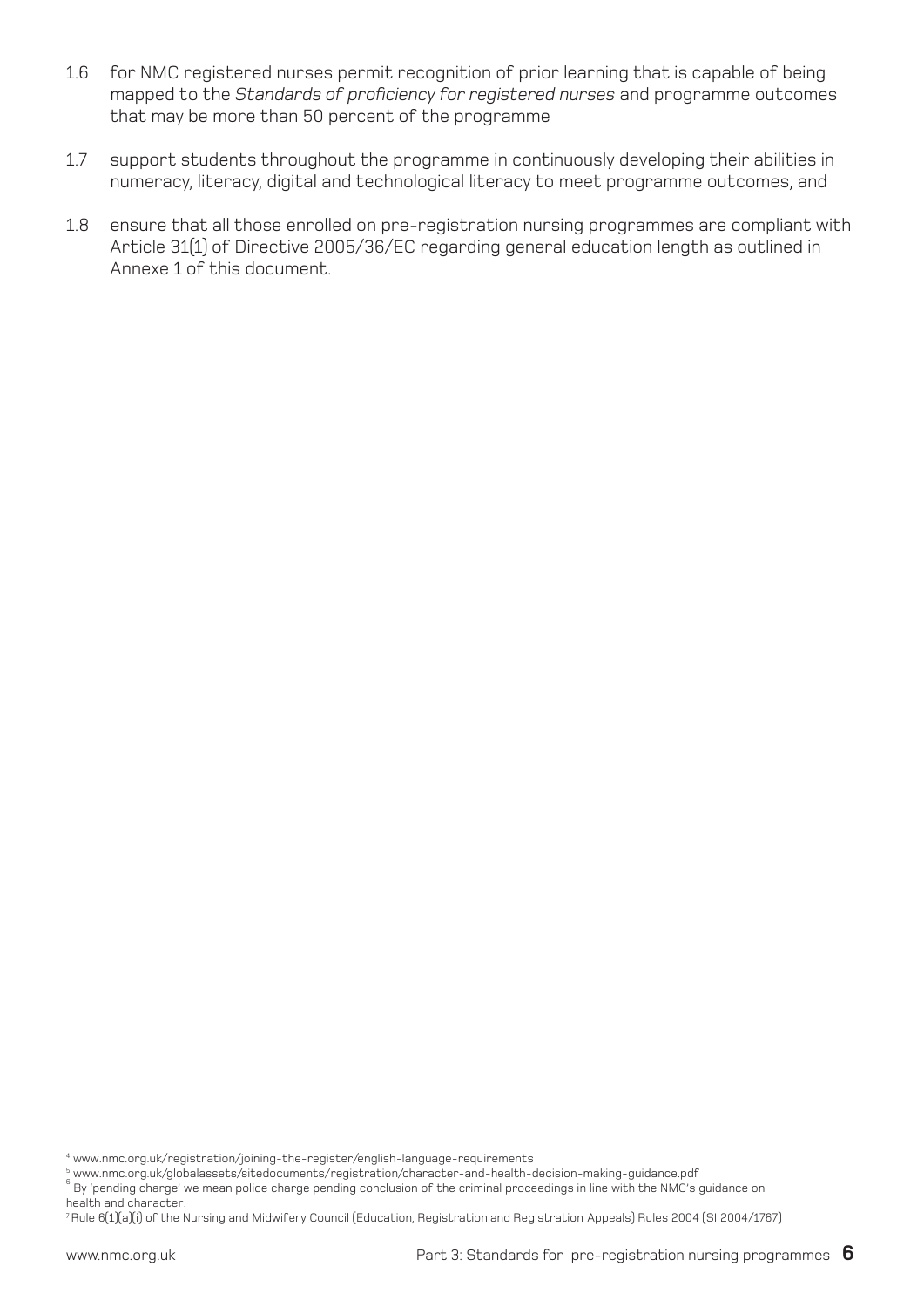# 2 Curriculum

- 2.1 ensure that programmes comply with the NMC *Standards framework for nursing and midwifery education*
- 2.2 comply with the NMC *Standards for student supervision and assessment*
- 2.3 ensure that programme learning outcomes reflect the *Standards of proficiency for registered nurses* and each of the four fields of nursing practice: adult, mental health, learning disabilities and children's nursing
- 2.4 design and deliver a programme that supports students and provides exposure across all four fields of nursing practice: adult, mental health, learning disabilities and children's nursing
- 2.5 state routes within their pre-registration nursing programme that allows students to enter the register in one or more of the specific fields of nursing practice: adult, mental health, learning disabilities or children's nursing
- 2.6 set out the general and professional content necessary to meet the *Standards of proficiency for registered nurses* and programme outcomes
- 2.7 set out the content necessary to meet the programme outcomes for each field of nursing practice: adult, mental health, learning disabilities and children's nursing
- 2.8 ensure that field-specific content in relation to the law, safeguarding, consent, pharmacology and medicines administration and optimisation is included for entry to the register in one or more fields of nursing practice
- 2.9 ensure the curriculum provides an equal balance of theory and practice learning using a range of learning and teaching strategies
- 2.10 ensure that programmes delivered in Wales comply with legislation which supports use of the Welsh language
- 2.11 ensure pre-registration nursing programmes leading to registration in the adult field of practice are mapped to the content for nurses responsible for general care as set out in Annexe V.2 point 5.2.1 of Directive 2005/36/EC (included in Annexe 1 of this document)
- 2.12 ensure that all pre-registration nursing programmes meet the equivalent of minimum programme length for nurses responsible for general care in Article 31(3) of Directive 2005/36/EC (included in Annexe 1 of this document)
- 2.13 ensure programmes leading to registration in two fields of nursing practice are of suitable length to ensure proficiency in both fields of nursing, and
- 2.14 ensure programmes leading to nursing registration and registration in another profession, are of suitable length and nursing proficiencies and outcomes are achieved in a nursing context.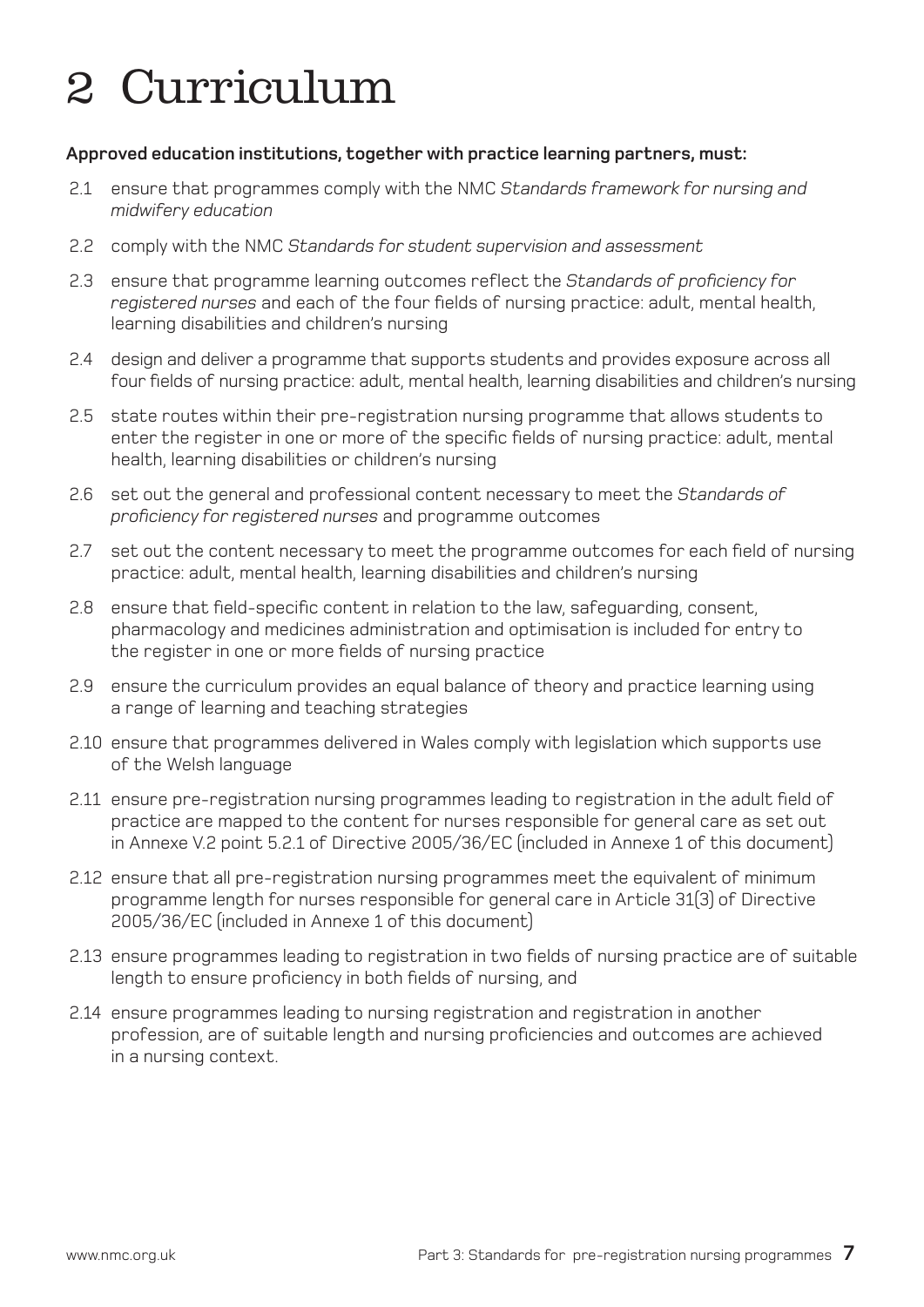# 3 Practice learning

- 3.1 provide practice learning opportunities that allow students to develop and meet the *Standards of proficiency for registered nurses* to deliver safe and effective care to a diverse range of people across the four fields of nursing practice: adult, mental health, learning disabilities and children's nursing
- 3.2 ensure that students experience the variety of practice expected of registered nurses to meet the holistic needs of people of all ages
- 3.3 provide practice learning opportunities that allow students to meet the communication and relationship management skills and nursing procedures, as set out in *Standards of proficiency for registered nurses*, within their selected fields of nursing practice: adult, mental health, learning disabilities and children's nursing
- 3.4 ensure technology enhanced and simulation-based learning opportunities are used effectively and proportionately to support learning and assessment and pre-registration nursing programmes leading to registration in the adult field of practice comply with Article 31(5) of Directive 2005/36/EC (included in Annexe 1 of this document)
- 3.5 take account of students' individual needs and personal circumstances when allocating their practice learning including making **reasonable adjustments** for students with disabilities
- 3.6 ensure students experience the range of hours expected of registered nurses, and
- 3.7 ensure that students are **supernumerary**.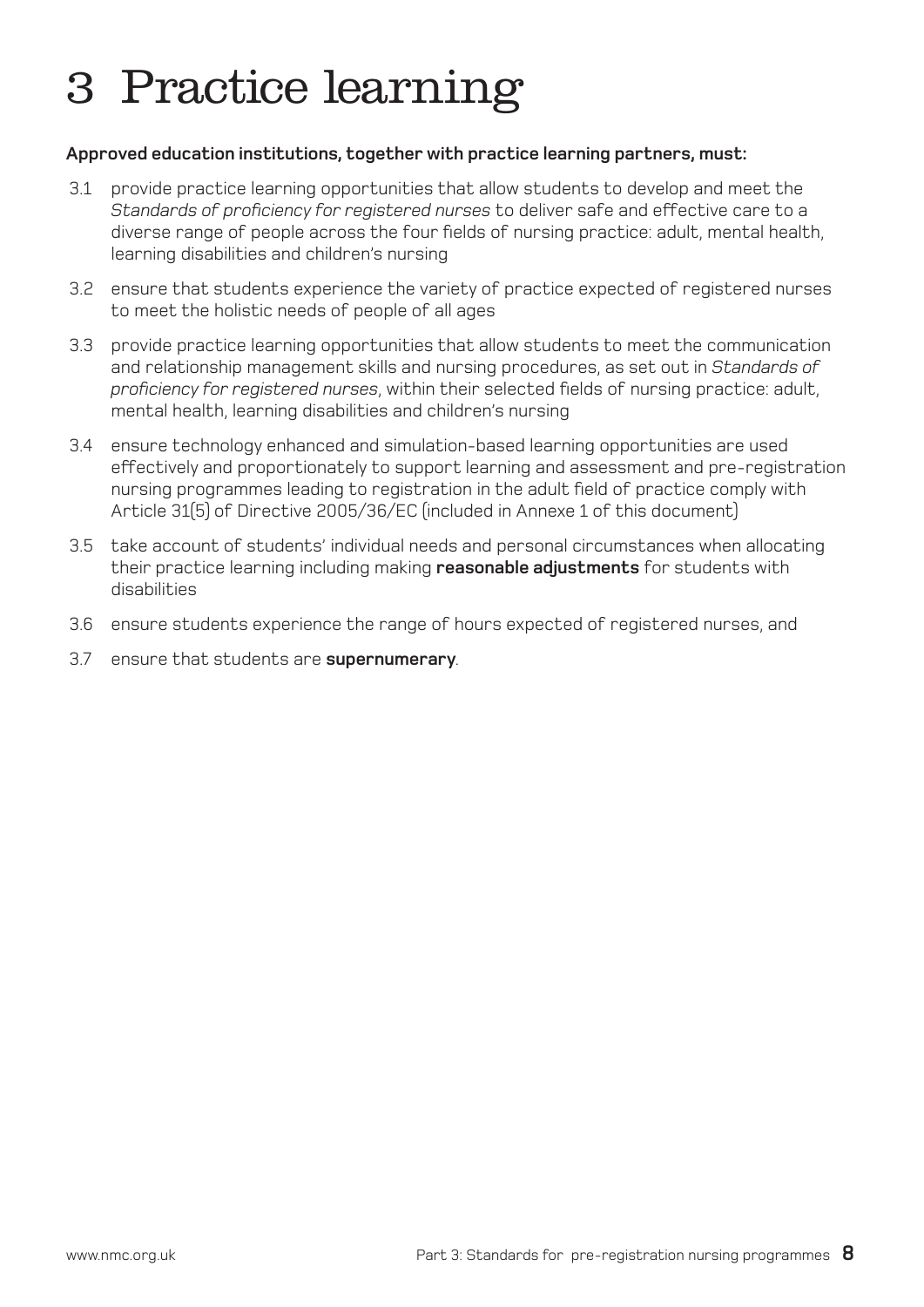# 4 Supervision and assessment

- 4.1 ensure that support, supervision, learning and assessment provided complies with the NMC Standards framework for nursing and midwifery education
- 4.2 ensure that support, supervision, learning and assessment provided complies with the NMC *Standards for student supervision and assessment*
- 4.3 ensure they inform the NMC of the name of the registered nurse responsible for directing the education programme
- 4.4 provide students with feedback throughout the programme to support their development
- 4.5 ensure throughout the programme that students meet the *Standards of proficiency for registered nurses* and programme outcomes for their fields of nursing practice: adult, mental health, learning disabilities and children's nursing
- 4.6 ensure that all programmes include a health numeracy assessment related to nursing proficiencies and calculation of medicines which must be passed with a score of 100%
- 4.7 ensure that students meet all communication and relationship management skills and nursing procedures within their fields of nursing practice: adult, mental health, learning disabilities and children's nursing
- 4.8 assess students to confirm proficiency in preparation for professional practice as a registered nurse
- 4.9 ensure that there is equal weighting in the assessment of theory and practice
- 4.10 ensure that all proficiencies are recorded in an ongoing record of achievement which must demonstrate the achievement of proficiencies and skills set out in *Standards of proficiency for registered nurses*, and
- 4.11 ensure the knowledge and skills for nurses responsible for general care set out in Article 31(6) and the competencies for nurses responsible for general care set out in Article 31(7) of Directive 2005/36/EC for pre-registration nursing programmes leading to registration in the adult field of practice have been met. (Annexe 1 of this document).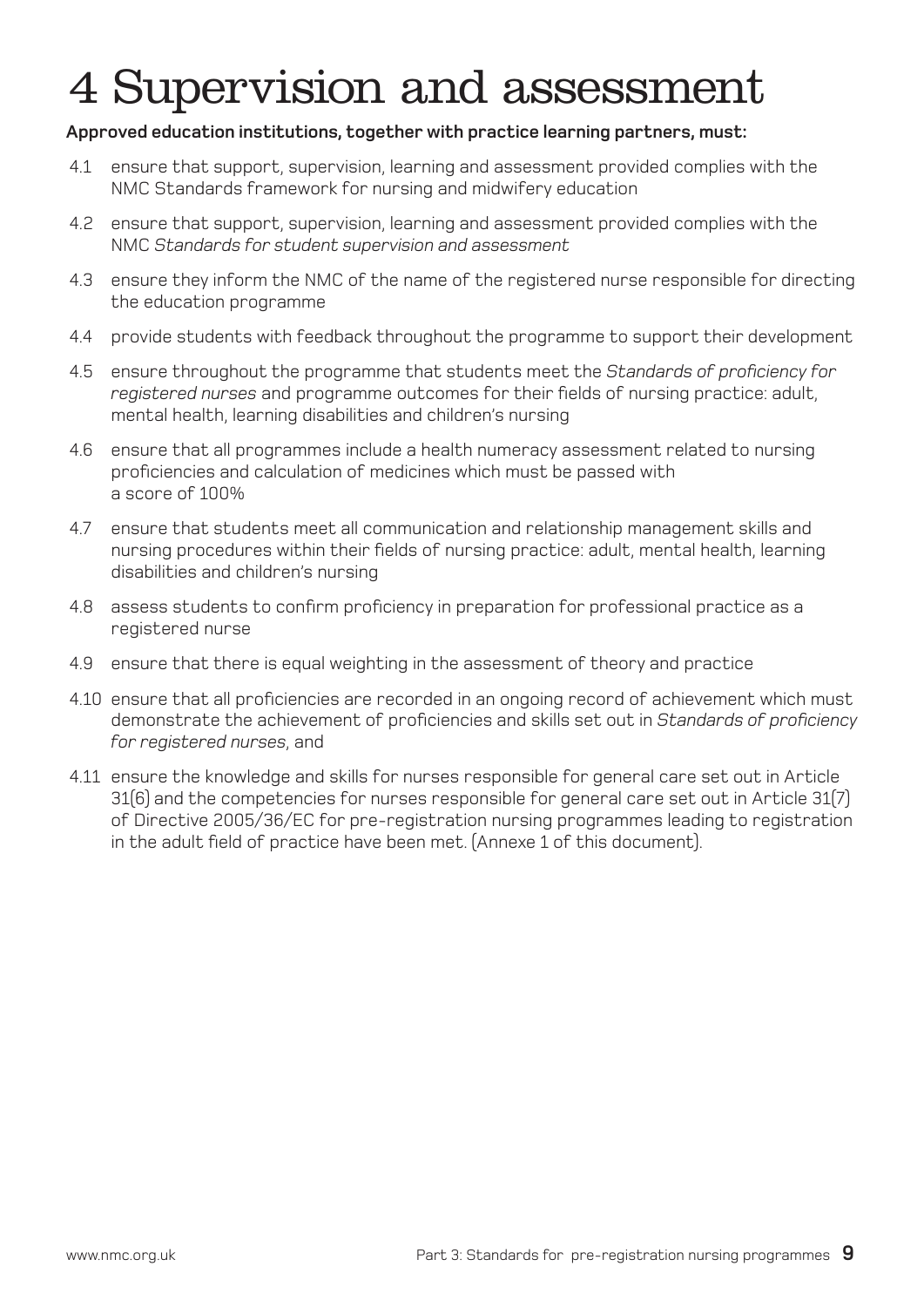# 5 Qualification to be awarded

#### **Approved education institutions, together with practice learning partners, must:**

- 5.1 ensure that the minimum award for a pre-registration nursing programme is a bachelor's degree, and
- 5.2 notify students during and before completion of the programme that they have five years<sup>8</sup> to register their award with the NMC. In the event of a student failing to register their qualification within five years they will have to undertake additional education and training or gain such experience as specified in our standards.

 $^{\rm 8}$  www.nmc.org.uk/globalassets/sitedocuments/registration/registering-more-than-five-years-after-qualifying.pdf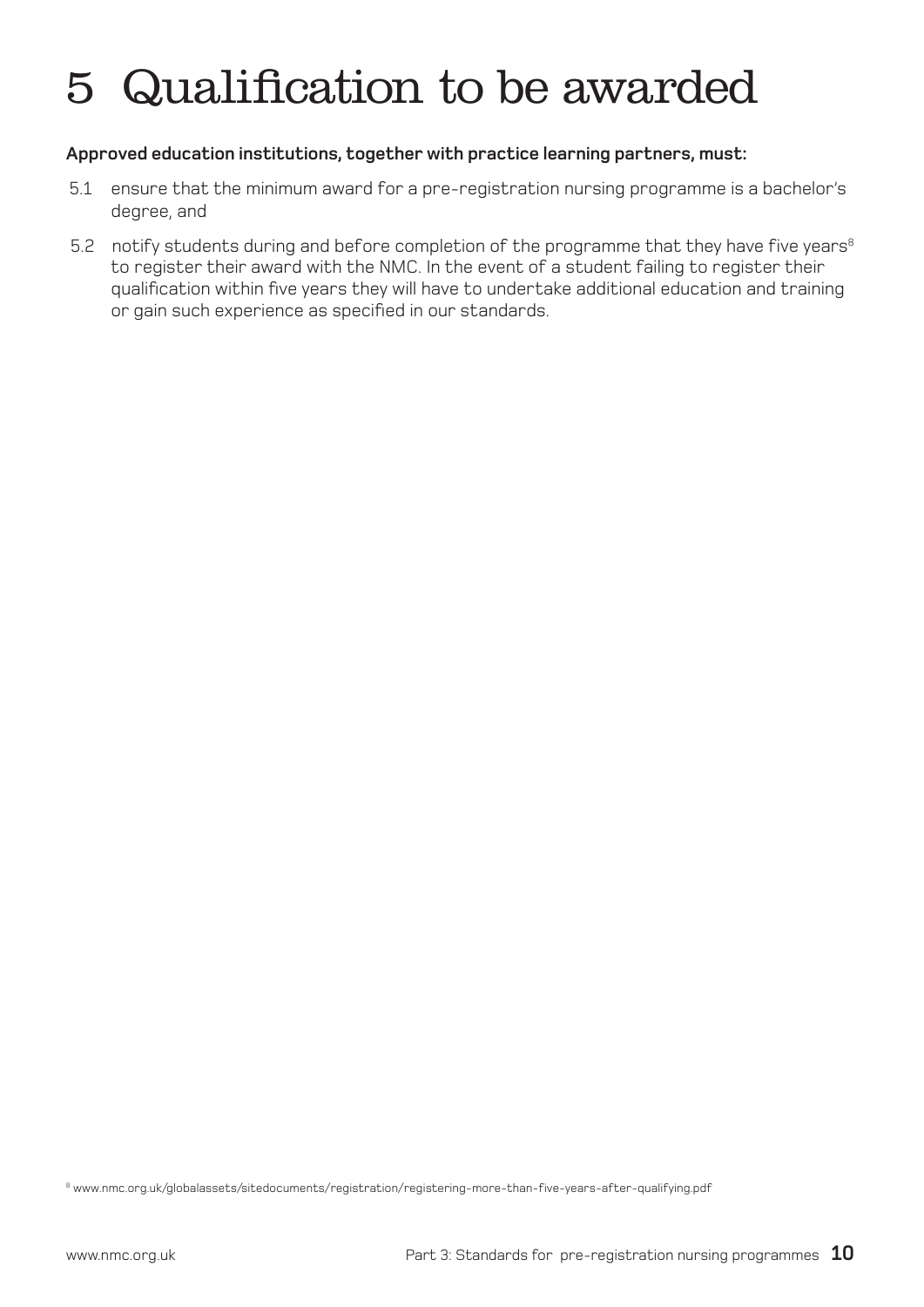# Annexe 1

DIRECTIVE 2005/36/EC OF THE EUROPEAN PARLIAMENT AND OF THE COUNCIL on the recognition of professional qualifications (as amended by Directive 2013/55/EU)

### **Article 31**

#### **Training of nurses responsible forgeneral care**

- 1. Admission to training for nurses responsible for general care shall be contingent upon either:
	- a completion of general education of 12 years, as attested by a diploma, certificate or other evidence issued by the competent authorities or bodies in a Member State or a certificate attesting success in an examination of an equivalent level and giving access to universities or to higher education institutions of a level recognised as equivalent; or

- b completion of general education of at least 10 years, as attested by a diploma, certificate or other evidence issued by the competent authorities or bodies in a Member State or a certificate attesting success in an examination of an equivalent level and giving access to a vocational school or vocational training programme for nursing.
- 2. Training of nurses responsible for general care shall be given on a full-time basis and shall include at least the programme described in Annex V2, point 5.2.1.

The Commission shall be empowered to adopt delegated acts in accordance with Article 57c concerning amendments to the list set out in point 5.2.1 of Annex V2 with a view to adapting it to scientific and technical progress.

The amendments referred to in the second subparagraph shall not entail an amendment of existing essential legislative principles in Member States regarding the structure of professions as regards training and conditions of access by natural persons. Such amendments shall respect the responsibility of the Member States for the organisation of education systems, as set out in Article 165(1) TFEU.

3. The training of nurses responsible for general care shall comprise a total of at least three years of study, which may in addition be expressed with the equivalent ECTS credits, and shall consist of at least 4,600 hours of theoretical and clinical training, the duration of the theoretical training representing at least one third and the duration of the clinical training at least one half of the minimum duration of the training. Member States may grant partial exemptions to professionals who have received part of their training on courses which are of at least an equivalent level.

The Member States shall ensure that institutions providing nursing training are responsible for the coordination of theoretical and clinical training throughout the entire study programme.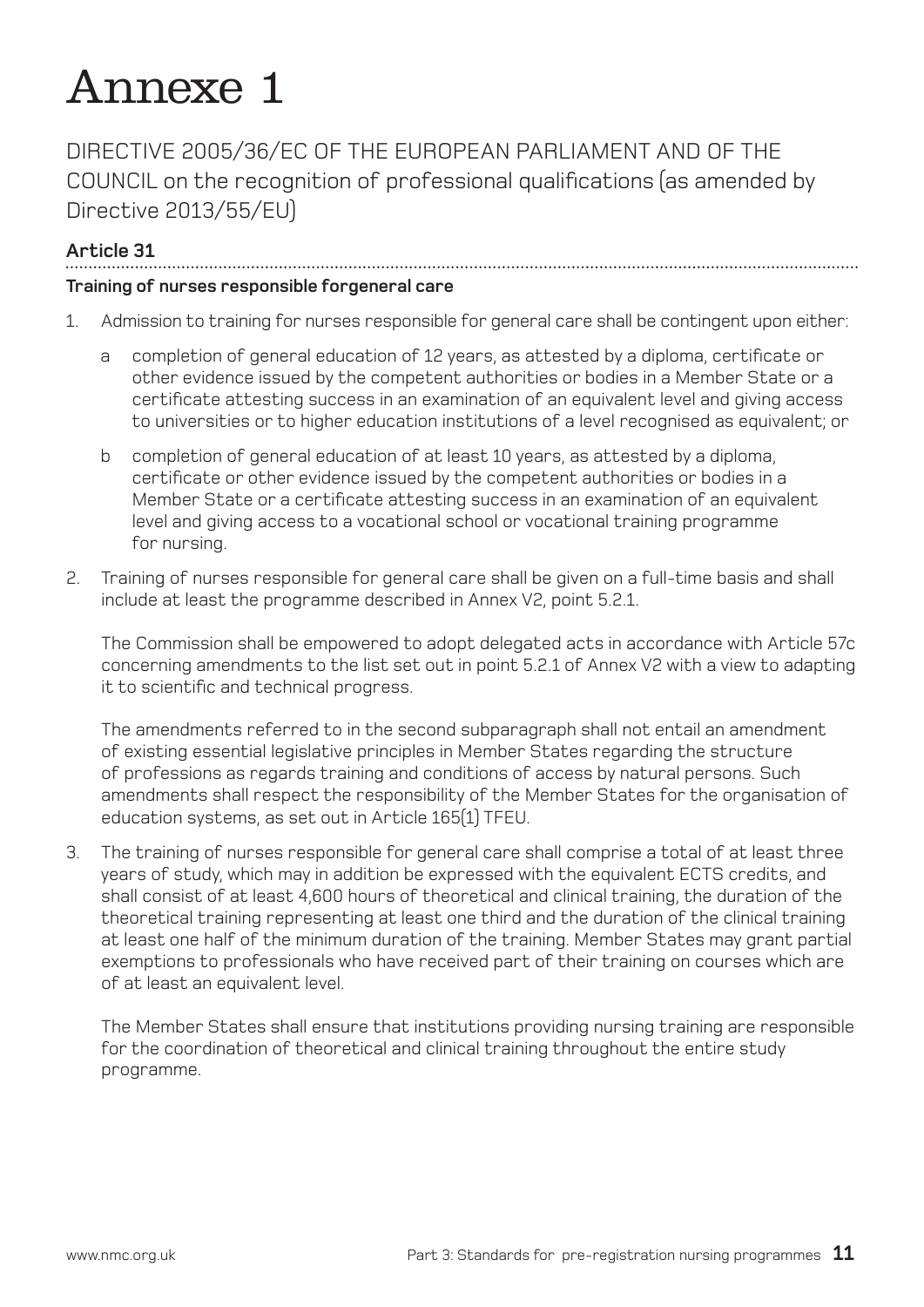- 4. Theoretical education is that part of nurse training from which trainee nurses acquire the professional knowledge, skills and competences required under paragraphs 6 and 7. The training shall be given by teachers of nursing care and by other competent persons, at universities, higher education institutions of a level recognised as equivalent or at vocational schools or through vocational training programmes for nursing.
- 5. Clinical training is that part of nurse training in which trainee nurses learn, as part of a team and in direct contact with a healthy or sick individual and/or community, to organise, dispense and evaluate the required comprehensive nursing care, on the basis of the knowledge, skills and competences which they have acquired. The trainee nurse shall learn not only how to work in a team, but also how to lead a team and organise overall nursing care, including health education for individuals and small groups, within health institutes or in the community.

This training shall take place in hospitals and other health institutions and in the community, under the responsibility of nursing teachers, in cooperation with and assisted by other qualified nurses. Other qualified personnel may also take part in the teaching process.

Trainee nurses shall participate in the activities of the department in question insofar as those activities are appropriate to their training, enabling them to learn to assume the responsibilities involved in nursing care.

- 6. Training for nurses responsible for general care shall provide an assurance that the professional in question has acquired the following knowledge and skills:
	- a comprehensive knowledge of the sciences on which general nursing is based, including sufficient understanding of the structure, physiological functions and behaviour of healthy and sick persons, and of the relationship between the state of health and the physical and social environment of the human being;
	- b knowledge of the nature and ethics of the profession and of the general principles of health and nursing;
	- c adequate clinical experience; such experience, which should be selected for its training value, should be gained under the supervision of qualified nursing staff and in places where the number of qualified staff and equipment are appropriate for the nursing care of the patient;
	- d the ability to participate in the practical training of health personnel and experience of working with such personnel;
	- e experience of working together with members of other professions in the health sector.
- 7. Formal qualifications as a nurse responsible for general care shall provide evidence that the professional in question is able to apply at least the following competences regardless of whether the training took place at universities, higher education institutions of a level recognised as equivalent or at vocational schools or through vocational training programmes for nursing:
	- a competence to independently diagnose the nursing care required using current theoretical and clinical knowledge and to plan, organise and implement nursing care when treating patients on the basis of the knowledge and skills acquired in accordance with points (a), (b) and (c) of paragraph 6 in order to improve professional practice;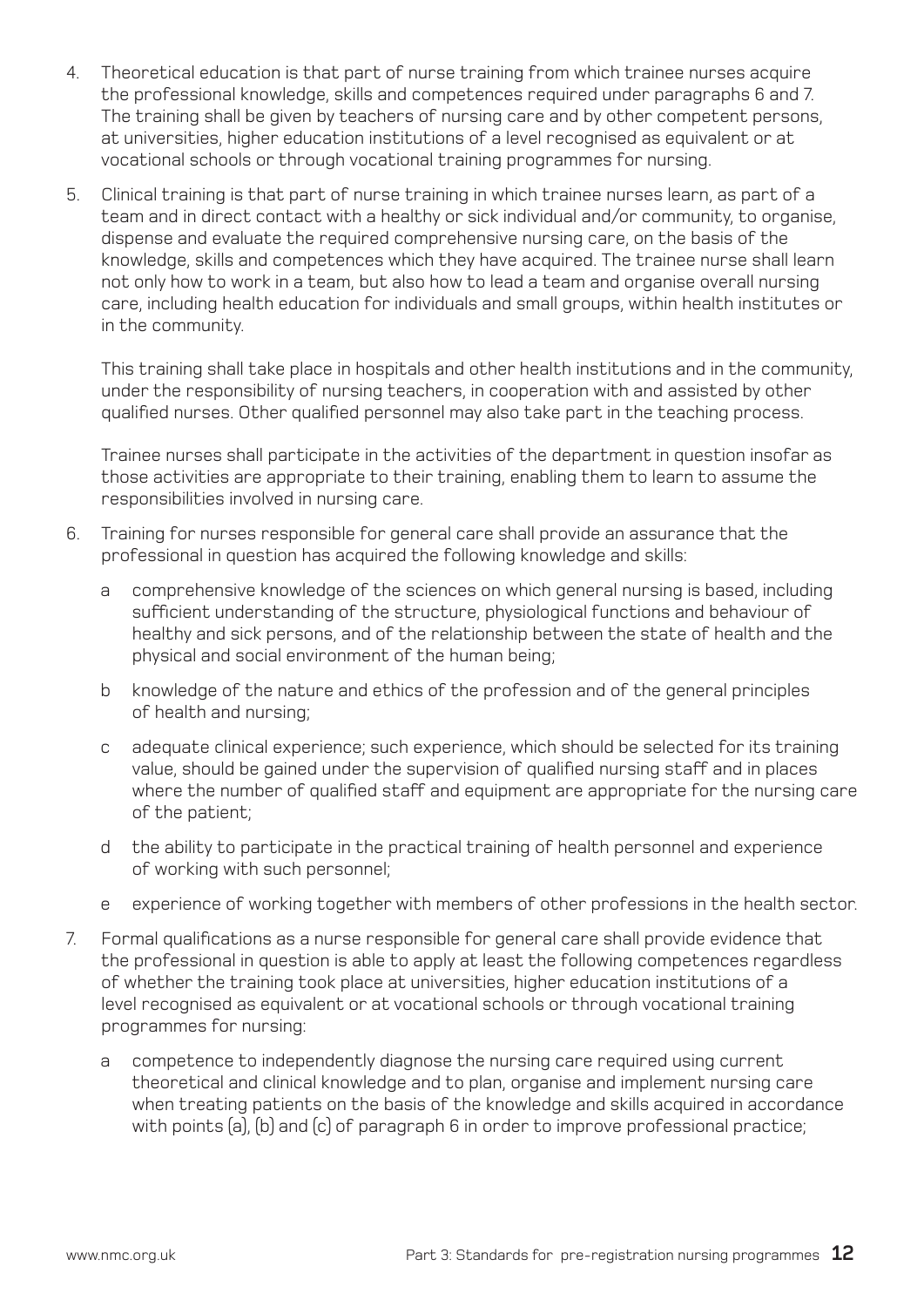- b competence to work together effectively with other actors in the health sector, including participation in the practical training of health personnel on the basis of the knowledge and skills acquired in accordance with points (d) and (e) of paragraph 6;
- c competence to empower individuals, families and groups towards healthy lifestyles and self-care on the basis of the knowledge and skills acquired in accordance with points (a) and (b) of paragraph 6;
- d competence to independently initiate life-preserving immediate measures and to carry out measures in crises and disaster situations;
- e competence to independently give advice to, instruct and support persons needing care and their attachment figures;
- f competence to independently assure the quality of, and to evaluate, nursing care;
- g competence to comprehensively communicate professionally and to cooperate with members of other professions in the health sector;
- h competence to analyse the care quality to improve their own professional practice as a nurse responsible for general care.

#### **V.2. NURSE RESPONSIBLE FOR GENERAL CARE**

**5.2.1. Training programme for nurses responsible for general care** 

The training leading to the award of a formal qualification of nurses responsible for general care shall consist of the following two parts.

A. Theoretical instruction

a. Nursing:

- Nature and ethics of the profession
- General principles of health and nursing
- Nursing principles in relation to:
	- general and specialist medicine
	- general and specialist surgery
	- child care and paediatrics
	- maternity care
	- mental health and psychiatry
	- care of the old and geriatrics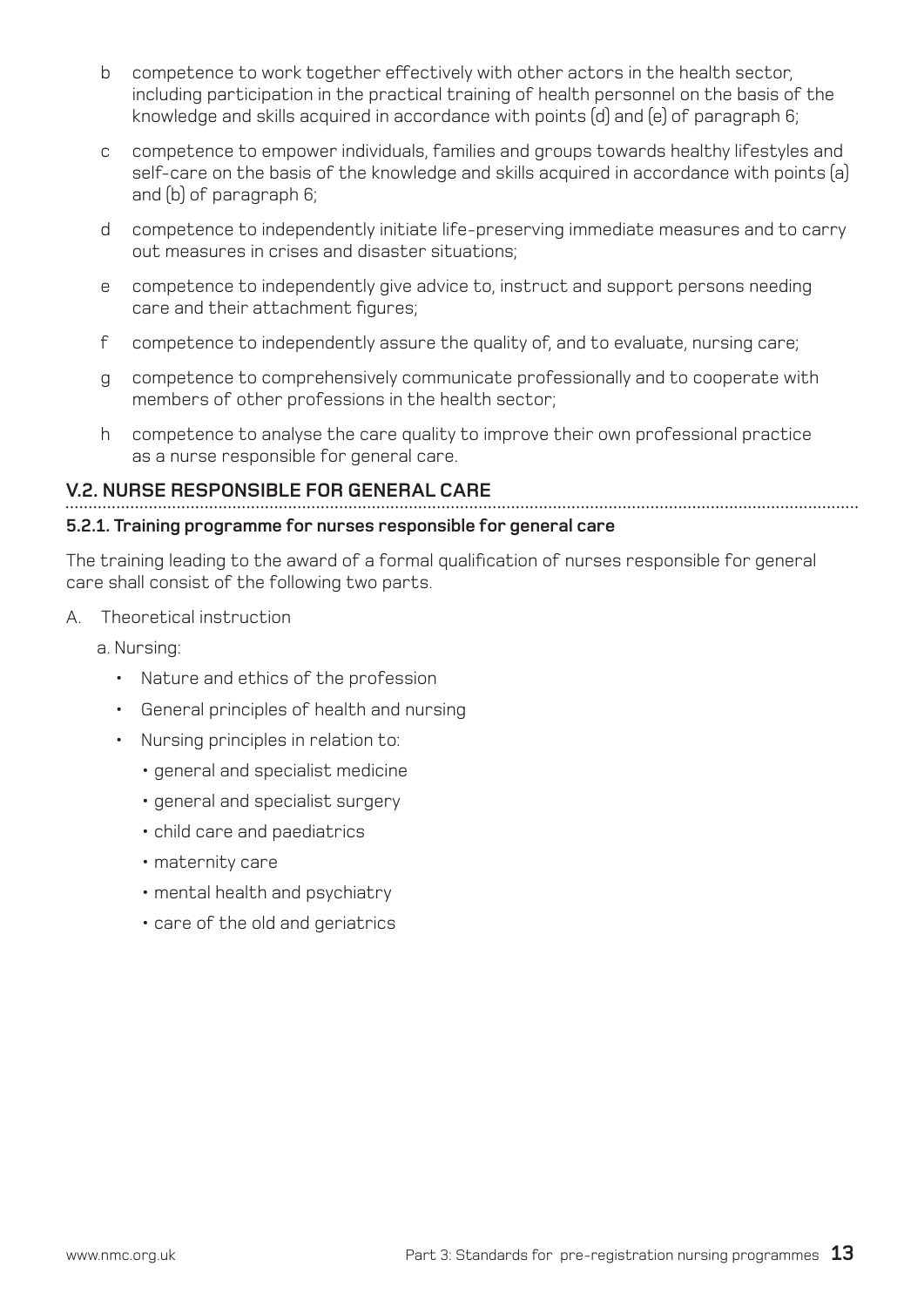- b. Basic sciences:
	- Anatomy and physiology
	- Pathology
	- Bacteriology, virology and parasitology
	- Biophysics, biochemistry and radiology
	- Dietetics
	- Hygiene:
		- preventive medicine
		- health education
	- Pharmacology
- c. Social sciences:
	- Sociology
	- Psychology
	- Principles of administration
	- Principles of teaching
	- Social and health legislation
	- Legal aspects of nursing
- B. Clinical instruction
	- Nursing in relation to:
		- general and specialist medicine
		- general and specialist surgery
		- child care and paediatrics
		- maternity care
		- mental health and psychiatry
		- care of the old and geriatrics
		- home nursing

One or more of these subjects may be taught in the context of the other disciplines or in conjunction therewith.

The theoretical instruction must be weighted and coordinated with the clinical instruction in such a way that the knowledge and skills referred to in this Annex can be acquired in an adequate fashion.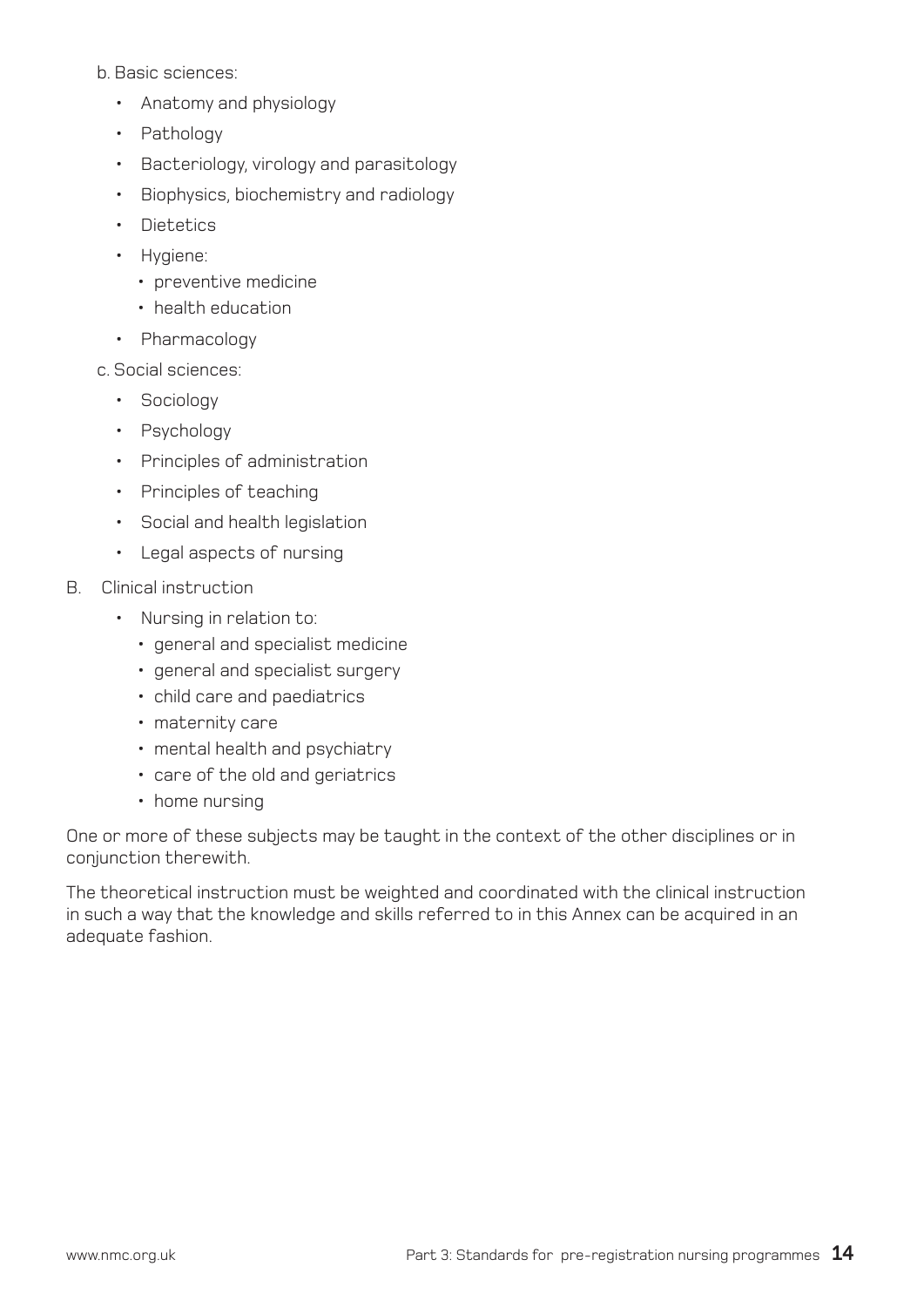# **Glossary**

**Reasonable adjustments**: where a student requires reasonable adjustment related to a disability or adjustment relating to any protected characteristics as set out in the equalities and human rights legislation.

**Approved education institutions (AEIs)**: the status awarded by the NMC to an institution, or part of an institution, or combination of institutions that works in partnership with practice placement and work placed learning providers. AEIs will have provided us with assurance that they are accountable and capable of delivering NMC approved education programmes.

**Educators**: in the context of the NMC *Standards for education and training* educators are those who deliver, support, supervise and assess theory, practice and/or work placed learning.

**Equalities and human rights legislation**: prohibits unlawful discrimination on the basis of age, disability, gender reassignment, marriage and civil partnership, pregnancy and maternity, race, religion or belief, sex, sexual orientation and other characteristics. Anti-discrimination laws can be country specific and there are some legally binding international protections

**(Good) health and character requirements**: as stipulated in NMC legislation (Articles 9(2)(b) and 5(2)(b) of the Nursing and Midwifery Order 2001) 'good health' means that the applicant is capable of safe and effective practice either with or without reasonable adjustments. It does not mean the absence of a health condition or disability. Each applicant seeking admission to the register or to renew registration, whether or not they have been registered before, is required to declare any pending charges, convictions, police cautions and determinations made by other regulatory bodies.

**People**: individuals or groups who receive services from nurses and midwives, healthy and sick people, parents, children, families, carers, representatives, also including educators and students and others within and outside the learning environment.

**Practice learning partners**: organisations that provide practice learning necessary for supporting pre-registration and post-registration students in meeting proficiencies and programme outcomes.

**Quality assurance**: NMC processes for making sure all AEIs and their approved education programmes comply with our standards.

**Recognition of prior learning (RPL)**: a process that enables previous certificated or experiential learning to be recognised and accepted as meeting some programme outcomes, this means it includes both theory and practice achievement.

**Simulation**: an artificial representation of a real world practice scenario that supports student development through experiential learning with the opportunity for repetition, feedback, evaluation and reflection. Effective simulation facilitates safety by enhancing knowledge, behaviours and skills.